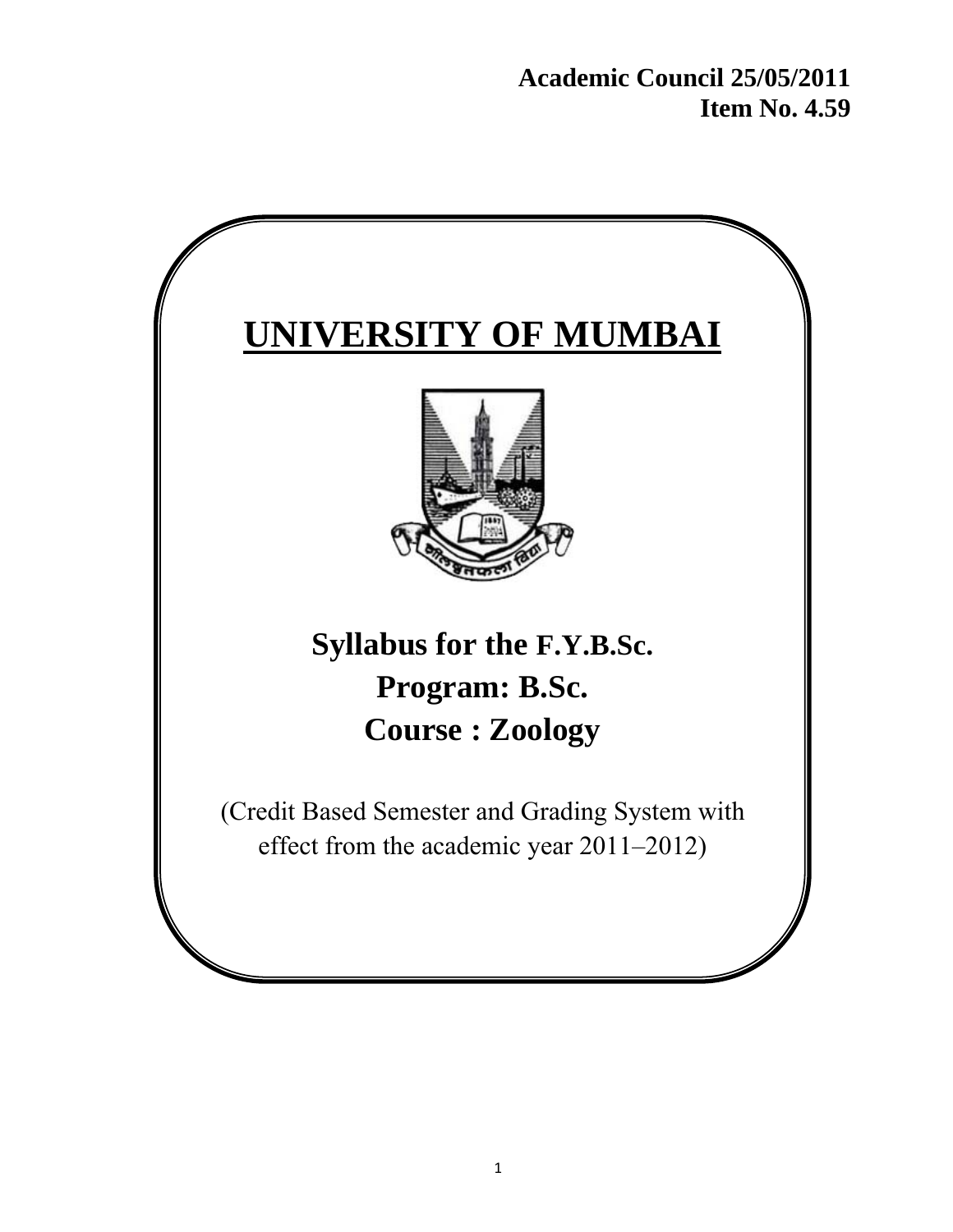# **F.Y.B.Sc. Zoology Syllabus Restructured for Credit Based and Grading System To be implemented from the Academic year 2010-2011**

## **SEMESTER I**

| <b>Course Code</b> | <b>UNIT</b>                                | <b>Credits</b><br><b>TOPICS</b> |                             | $\parallel$ L / Week |
|--------------------|--------------------------------------------|---------------------------------|-----------------------------|----------------------|
|                    |                                            | Diversity of Animal Kingdom I   |                             |                      |
| <b>USZO101</b>     | $\mathbf H$                                | Life processes I                | $\mathbf 2$                 |                      |
|                    | Ш                                          | Ecology                         |                             |                      |
|                    |                                            | Molecular basis of life I       |                             |                      |
| <b>USZO102</b>     | $\mathbf H$                                | Biotechnology I                 | $\mathcal{D}_{\mathcal{L}}$ |                      |
|                    | Ш                                          | Genetics                        |                             |                      |
| <b>USZOP1</b>      | Practicals based on both courses in theory |                                 |                             |                      |

### **SEMESTER II**

| <b>Course Code</b> | <b>TOPICS</b><br><b>UNIT</b>               |                                   | <b>Credits</b> | L/Week |
|--------------------|--------------------------------------------|-----------------------------------|----------------|--------|
|                    | I                                          | Diversity of Animal Kingdom II    |                |        |
| <b>USZO201</b>     | $\mathbf{I}$                               | Life processes II<br>2            |                |        |
|                    | Ш                                          | Ethology                          |                |        |
|                    |                                            | Molecular basis of life II        |                |        |
| <b>USZOT202</b>    | $\mathbf{I}$                               | Biotechnology II                  | $\mathbf{2}$   |        |
|                    | Ш                                          | <b>Evolution and Biodiversity</b> |                |        |
| <b>USZOP2</b>      | Practicals based on both courses in theory |                                   |                |        |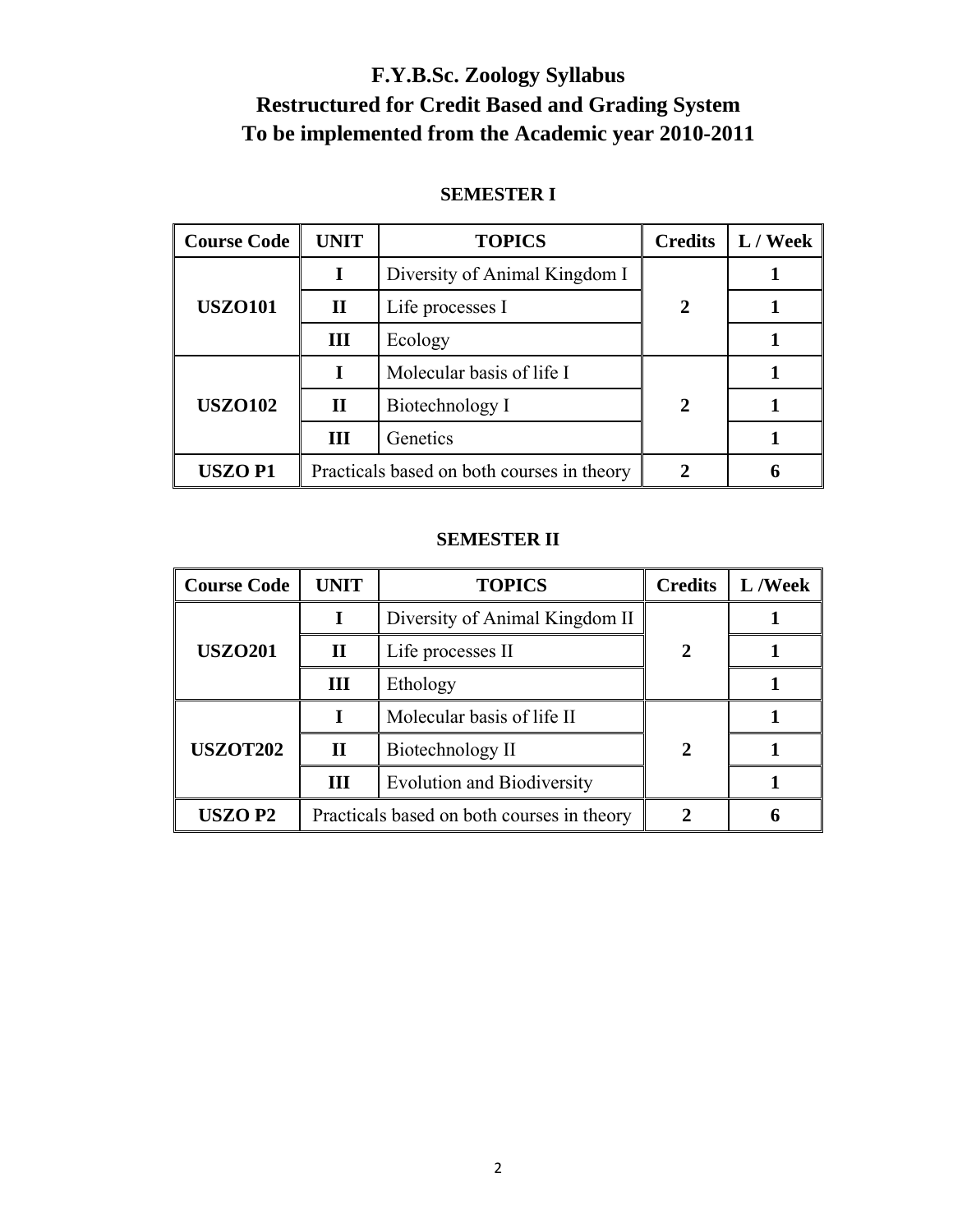# **F.Y.B.Sc. Zoology Syllabus modified for Credit System To be implemented from the Academic year 2011-2012**

## **Semester I**

| <b>Course Code: USZO101</b>                                                     |               |
|---------------------------------------------------------------------------------|---------------|
| Diversity of animal Kingdom I, Life processes I and Ecology                     | (2 Credits)   |
| Unit I: Diversity of animal Kingdom I                                           | (15 Lectures) |
| 1.1: Levels of organization                                                     |               |
| 1.1.1: Unicellularity vs multicellularity                                       |               |
| Colonization and organization of germ layers                                    |               |
| (diploblastic and triploblastic condition)                                      |               |
| 1.1.2: Division of labour and organization of tissues                           |               |
| (Brief fate of ectoderm, mesoderm and endoderm)                                 |               |
| 1.1.3: Development of coelome: Acoelomate, pseudocoelomate and                  |               |
| coelomate organization                                                          |               |
| 1.1.4: Radial and bilateral symmetry                                            |               |
| 1.1.5: Segmentation and cephalization                                           |               |
| 1.2: Unicellular and multicellular organization                                 |               |
| (Salient features with examples of phyla, subphyla and classes mentioned below) |               |
| 1.2.1: Unicellular organization: Phylum Protozoa                                |               |
| 1.2.2: Multicellular organization: Colonization level- Phylum Porifera          |               |
| 1.2.3: Multicellular organization: Division of labour (Cell diferentiation)-    |               |
| Phylum Coelenterata                                                             |               |
| 1.3 Triploblastic acoelomate and pseudocoelomate organization                   |               |
| 1.3.1: Acoelomate organization - Phylum Platyhelminthes                         |               |
| 1.3.2: Pseudocoelomate organization - Phylum Nemathelminthes                    |               |
| 1.4: Triploblastic coelomate organization                                       |               |
| 1.4.1: Animals with metameric segmentation- Phylum Annelida                     |               |
| 1.4.2: Animals with jointed appendages- Phylum Arthropoda                       |               |
| Unit II: Life processes I                                                       | (15 Lectures) |
| 2.1: Movement and locomotion                                                    |               |
| 2.1.1: Amoeboid movement                                                        |               |
| 2.1.2: Ultra-structure of cilia and ciliary movements                           |               |
| 2.1.3: Action of muscles (Role of muscles in movement)                          |               |
| 2.2: Nutrition                                                                  |               |
| 2.2.1: Types of nutrition: Autotrophic and heterotrophic.                       |               |
| Apparatus for nutrition: Food vacuole                                           |               |

Animals without alimentary canal, ex. *Amoeba* 

Animals with incomplete alimentary canal, ex. *Hydra* 

Animals with complete alimentary canal, ex. Bird

2.2.2: Brief account of physiology of digestion in vertebrates and symbiotic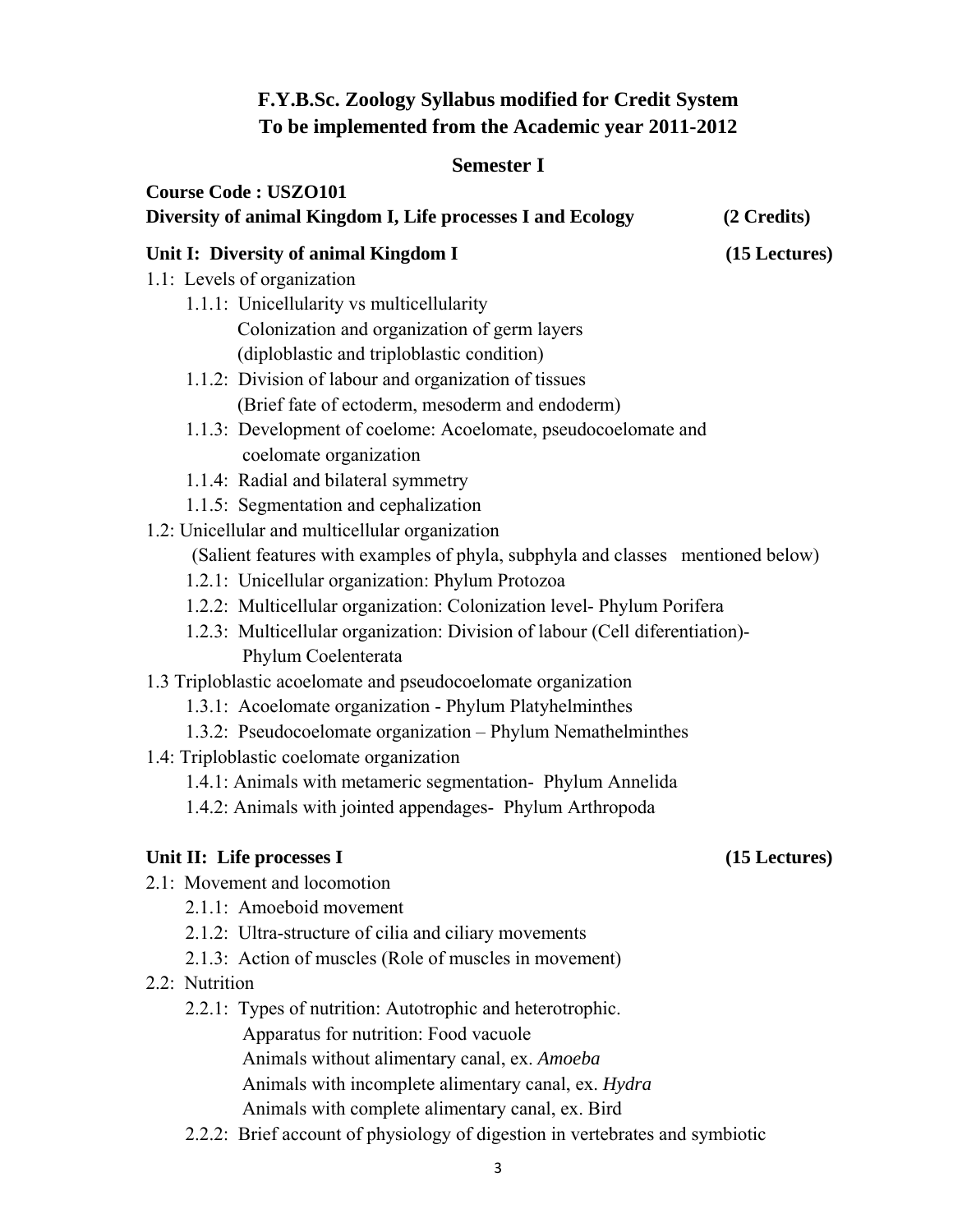digestion in Ruminants.

- 2.3: Respiration
	- 2.3.1: Types of respiratory surfaces:

General body surface: Cell membrane - ex. *Amoeba* 

Skin - ex. Earthworm and Frog

Specialized respiratory structures: Trachea and spiracles, Gills of fish,

Lungs of Frog and Human, Air sacs of Birds.

- 2.3.2: External respiration and cellular respiration with reference to human.
- 2.4: Circulation
	- 2.4.1: Types of circulating fluids: Water, coelomic fluid, lymph and blood
	- 2.4.2: Types of circulation: Protoplasmic streaming, open and closed

circulation, single and double circulation

- 2.4.3: Hearts: Types, heart in *Daphnia,* cockroach and chordates (1, 2, 3 and 4 chambered heart)
- 2.4.4: Structure of cardiac muscles.

# Unit III: Ecology (15 Lectures)

- 3.1: Concept of Ecosystem
- 3.2: Concepts of energy flow, food chain and food web
- 3.3: Concept of biogeochemical cycles: (carbon, oxygen, nitrogen, phosphorus and water cycles)
- 3.4: Human activities affecting biogeochemical cycles.
- 3.5: Concepts of animal interactions: Symbiosis: Mutualism, commensalism, parasitism, predation and Antibiosis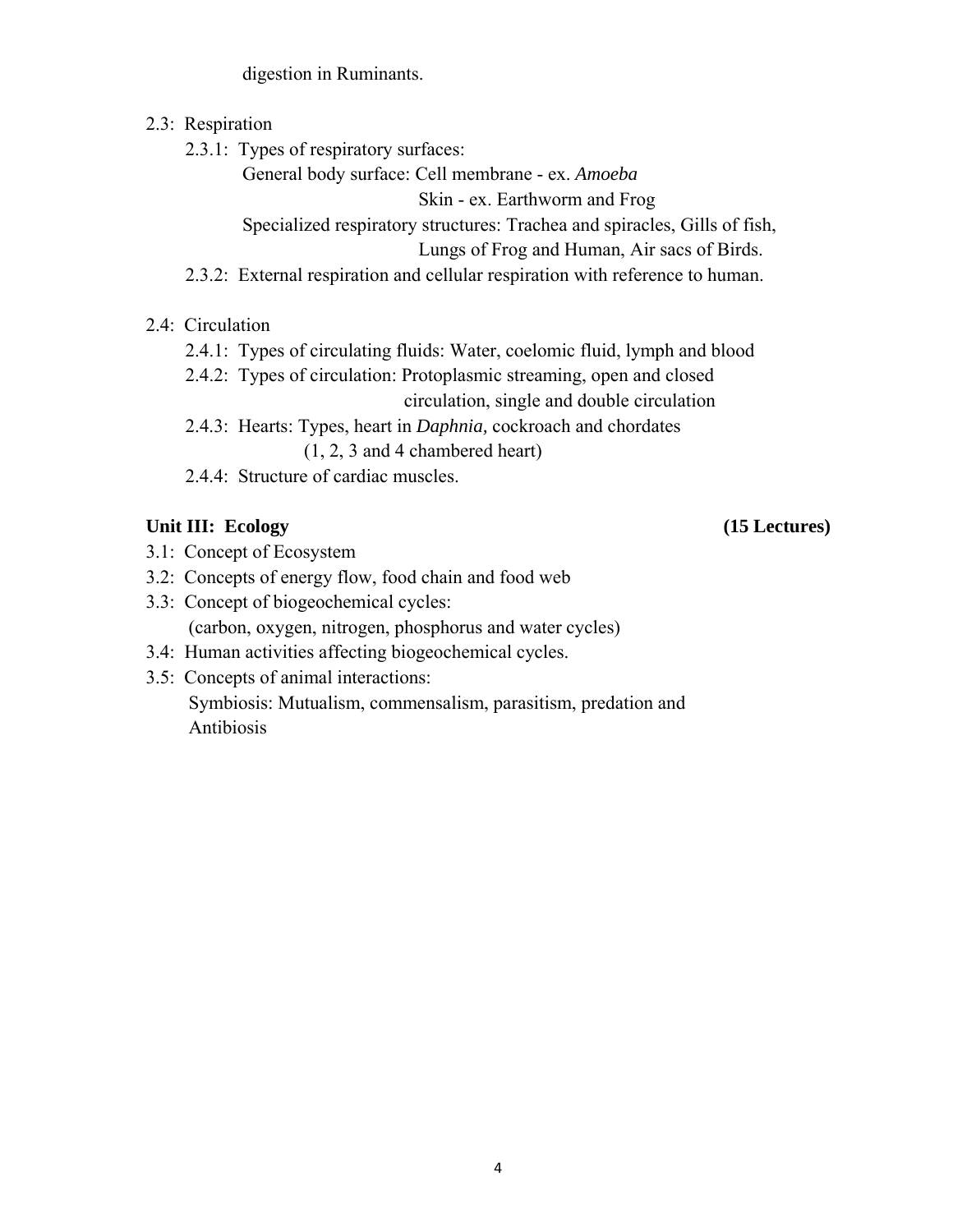### **Course Code : USZO102 Biochemistry I, Biotechnology I and Genetics (2 Credits)**

### Unit I: Molecular basis of life - I (15 Lectures)

- 1.1: Biological micro- and macro-molecules Monomeric constituents, polymers and significance of carbon
- 1.2: Proteins
	- 1.2.1: Amino acids: Types based on carboxylic, amino and aromatic group.
	- 1.2.2: Peptide bond
	- 1.2.3: Structure of proteins: Primary, secondary, tertiary, and quaternary structure.
	- 1.2.4: Biological role of proteins.

### 1.3: Carbohydrates

- 1.3.1: Nomenclature, isomerism and classification.
- 1.3.2: Glycosidic bond
- 1.3.3: Types of carbohydrates: Monosaccharides: Glucose, fructose, galactose Disaccharides: Maltose, sucrose, lactose Polysaccharides: Starch, glycogen, cellulose, chitin, heparin
- 1.3.4: Biological role of carbohydrates

### Unit II: Biotechnology – I (15 Lectures)

- 2.1: Concept of Biotechnology
	- 2.1.1: Definition
	- 2.1.2: An overview of achievements and scope.

### 2.2: Fundamentals of laboratory techniques in biotechnology

- 2.2.1: Safe handling of equipments
- 2.2.2: Sterilization techniques
- 2.2.3: Molecular separation techniques Principle and applications: Paper chromatography, TLC and Electrophoresis- Agarose and PAGE
- 2.3: Food biotechnology

Applications of biotechnology in making bread, beer, wine, yogurt and cheese

- 2.4: Enzyme Technology
	- 2.4.1: Enzymes as the meat tenderizer
	- 2.4.2: Bio-detergents
	- 2.4.3: Concept of enzyme immobilization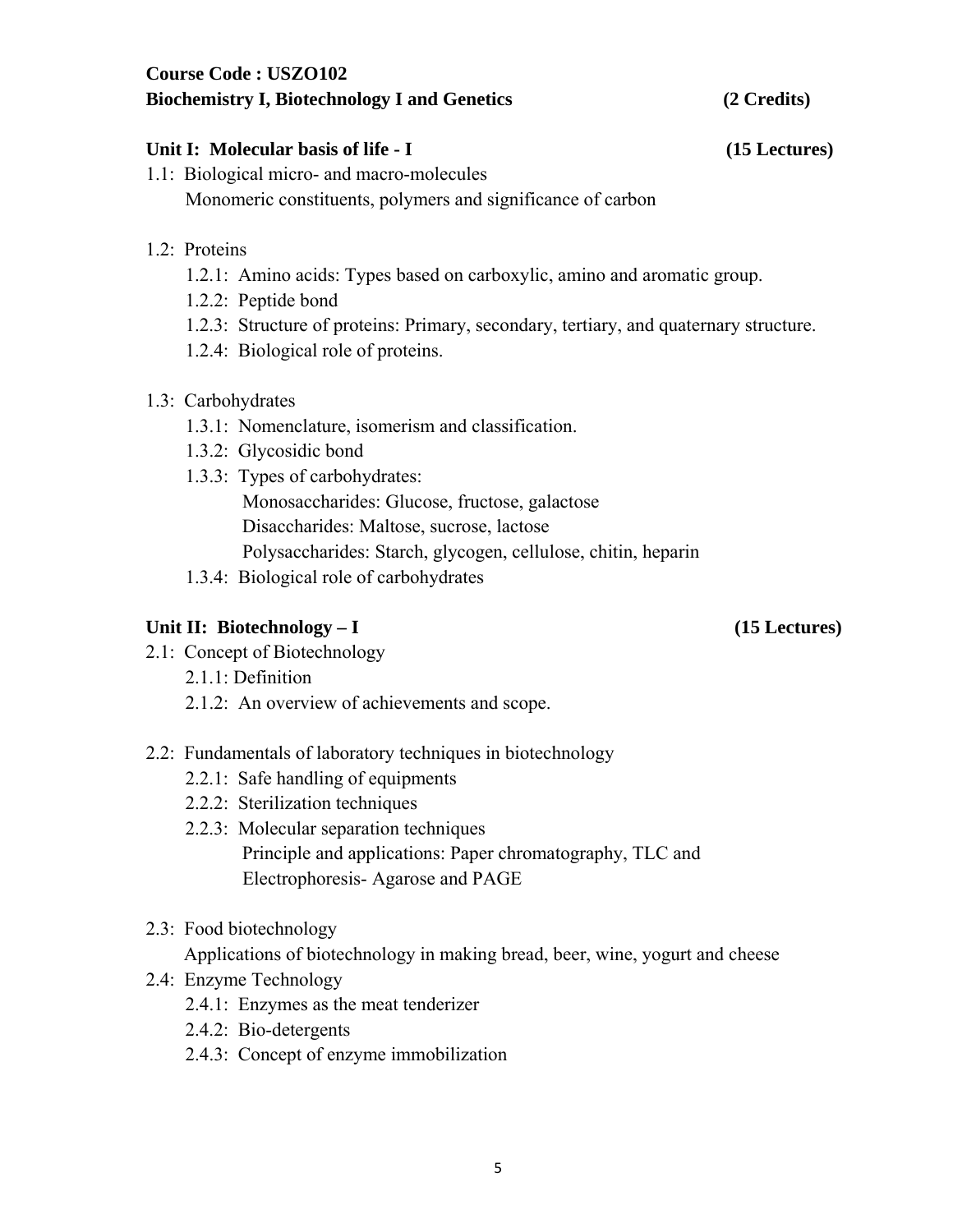## Unit III: Genetics (15 Lectures)

- 3.1: Gene and gene concepts, definition of gene and gene expression
- 3.2: Mendelian inheritance:
	- i) Monohybrid and dihybrid cross,
	- ii) Concept of dominance,
	- iii) Exception to Mendelian inheritance: Incomplete dominance, co- dominance, interaction of genes: (Epistasis: recessive, dominant, double recessive and double dominant epistasis)
	- iv) Lethal genes
- 3.3: Cytoplasmic inheritance: Kappa particles in *Paramecium*, sigma factor in D*rosophila* and shell coiling in *Limnea*
- 3.4: Effect of environment on heredity
- 3.5: Introduction to Human genetics:
	- i) Mendelian phenotypic traits in humans: Dominant recessive and X- linked characters (2 examples each)
	- ii) Pedigree analysis: Dominant, recessive and X-linked traits
	- iii) Genetic counseling

Risk of recurrence of hereditary diseases in a family Risk of inheriting a disease from consanguineous marriage Risk of acquiring common hereditary diseases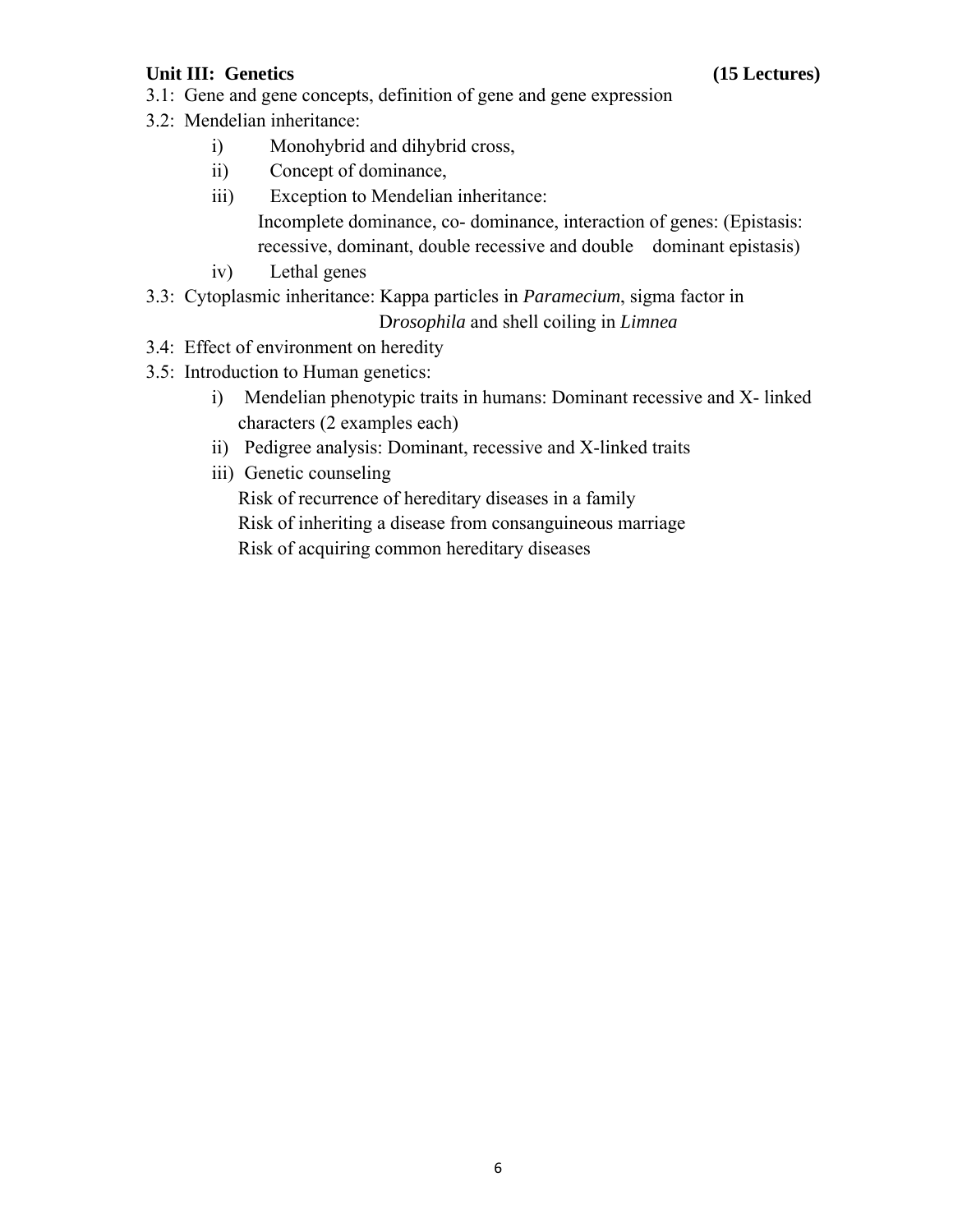### **SEMESTER I; PRACTICAL – I**

### **1. Levels of organization in Animal kingdom**

- A) Symmetry: i) Asymmetric organization: *Amoeba* 
	- ii) Radial symmetry: Sea anemone, *Aurelia*
	- iii) Bilateral symmetry: Planaria / liver fluke
- B) Acoelomate: T.S. of Planaria / liver fluke
- C) Pseudocoelomate: T.S. of *Ascaris*
- D) Coelomate : T.S. of Earthworm
- E) Segmentation i) Pseudosegmentation: Tapeworm
	- ii) Metamerism: Earthworm
	- iii) Specialization of body parts for division of labour: Head, thorax and abdomen - Insect
- F) Cephalization i) Cockroach Head
	- ii) Prawn/ crab Cephalothorax

### **2. Animal Diversity**

| Protozoa:        | Amoeba, Paramecium, Euglena, Plasmodium                             |
|------------------|---------------------------------------------------------------------|
| Porifera:        | Leucosolenia, bath sponge                                           |
| Coelentrate:     | Hydra, obelia colony, Aurelia, sea anemone and any one coral        |
| Platyhelminthes: | Planaria, liver fluke and tapeworm                                  |
| Nemathelminthes: | <i>Ascaris</i> - male and female                                    |
| Annelida:        | <i>Nereis</i> , earthworm and leech                                 |
| Arthropoda:      | Crab, lobster, <i>Lepisma</i> , beetle, dragonfly, butterfly, moth, |
|                  | spider, centipede, millipede                                        |

- 3. Study of *Paramoecium* culture to observe food vacuole, contractile vacuole and ciliary movement.
- 4. Study of nutritional apparatus: *Amoeba*, L.S. of *Hydra,* Planaria, digestive system of cockroach and earthworm (both for demonstration only), Detection of activity of digestive enzymes (invertase, amylase, protease and lipase) from the gut of cockroach.
- 5. Study of effect of pH and temperature on amylase/ trypsin activity.
- 6. Mounting of trachea and spiracles from cockroach, study of gills of fish, lung of frog and mammal, rate of oxygen consumption by cockroach ( demonstration only)
- 7. Study of heart of cockroach, determination of the rate of heart beat in Daphnia, study of whole mount and L.S. of following hearts: fish (2-chambered), Frog (3-chambered), mammal (4-Chambered).

Study of permanent slides of blood smear of frog and mammal.

8. Study of animal interaction:

|               | Commensalism: Hermit crab and sea anemone, <i>Echinus</i> and shark                                                                                                                                                                                        |
|---------------|------------------------------------------------------------------------------------------------------------------------------------------------------------------------------------------------------------------------------------------------------------|
| Mutualism:    | Termite and Trichonympha                                                                                                                                                                                                                                   |
| Antibiosis:   | Effect of antibiotic on bacterial growth on a petri plate                                                                                                                                                                                                  |
| Parasitism:   | Ectoparasite – head louse and bed bug                                                                                                                                                                                                                      |
| Endoparasite: | Trichinella spiralis                                                                                                                                                                                                                                       |
| Predation:    | Praying mantis and spider                                                                                                                                                                                                                                  |
|               | $D_{11}$ $D_{22}$ $D_{33}$ $D_{44}$ $D_{54}$ $D_{64}$ $D_{64}$ $D_{64}$ $D_{64}$ $D_{64}$ $D_{64}$ $D_{64}$ $D_{64}$ $D_{64}$ $D_{64}$ $D_{64}$ $D_{64}$ $D_{64}$ $D_{64}$ $D_{64}$ $D_{64}$ $D_{64}$ $D_{64}$ $D_{64}$ $D_{64}$ $D_{64}$ $D_{64}$ $D_{64$ |

9. Determination of population density (*Daphnia* or any suitable organism) by sub sampling method.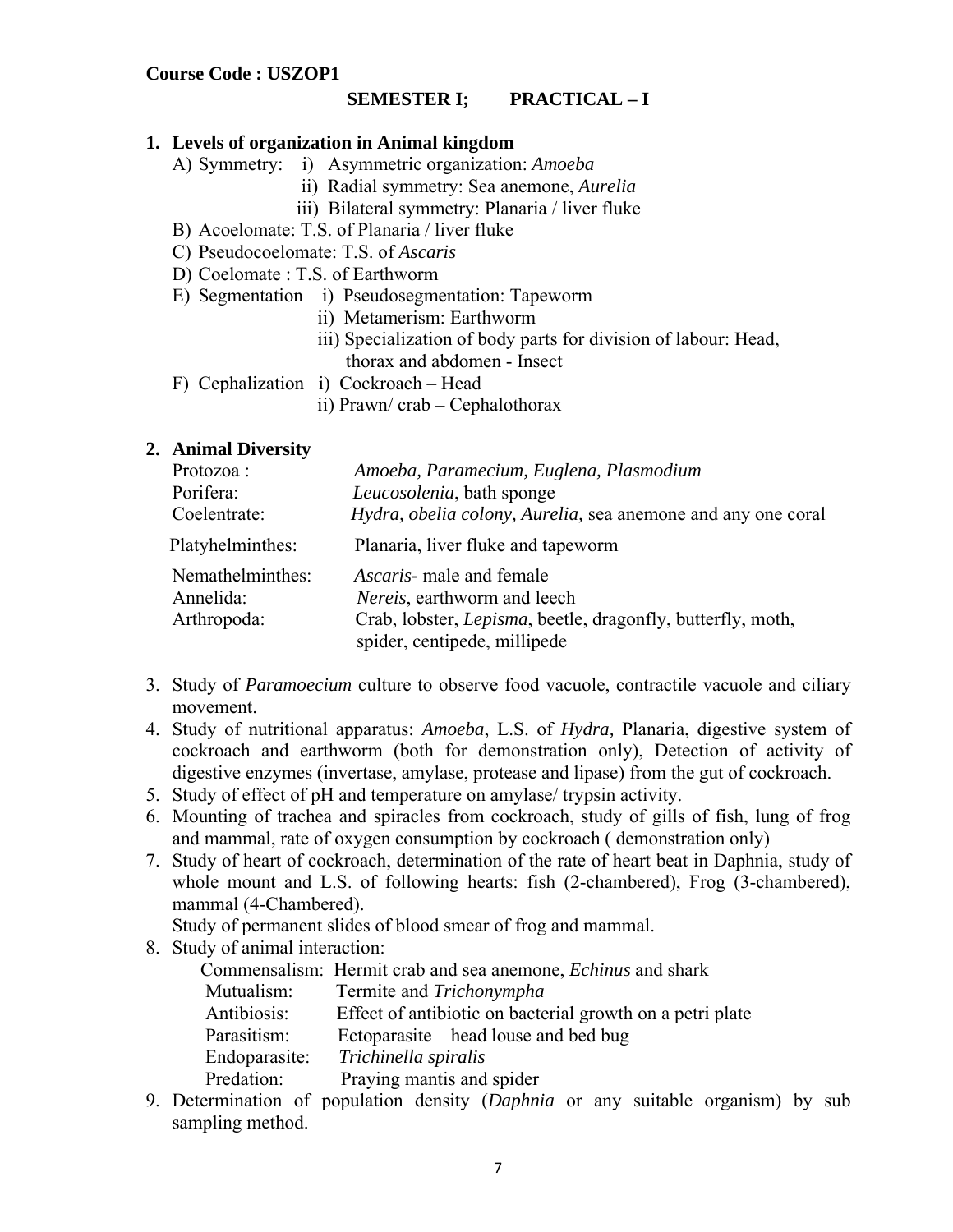### **PRACTICAL – II**

- 1. Introduction to basic laboratory safety practices, precautions and safety rules. Handling of common laboratory equipment ( instrument and glassware): Burner, autoclave, centrifuge, colorimeter, balance, homogenizer, electrophoresis apparatus, Study of Microscope: Use care and functions of its components.
- 2. Aseptic techniques: Autoclaving and Packaging of test tubes, pipettes, petriplates, conical flask.

Aseptic transfer of liquids between burners.

- 3. Paper chromatography for separation of amino acids.
- 4. Qualitative tests for proteins and carbohydrates.
- 5. Preparation of beads of calcium alginate for immobilization of enzyme amylase or yeast cells.
- 6. Assay of immobilized amylase or invertase from immobilised yeast cellsby DNSA method (visual observation for comparative colour intensity in test tube)
- 7. Demonstration of agarose gel electrophoresis for the separation of egg white proteins.
- 8. To demonstrate fermentation of grape juice/sugar cane juice or any fruit juice (Detection of alcohol generated during fermentation by benzoic acid).
- 9. Effect of Papain (raw papaya extract) as a meat tenderizer
- 10. Human pedigree analysis: Dominant, recssive and X-linked characters.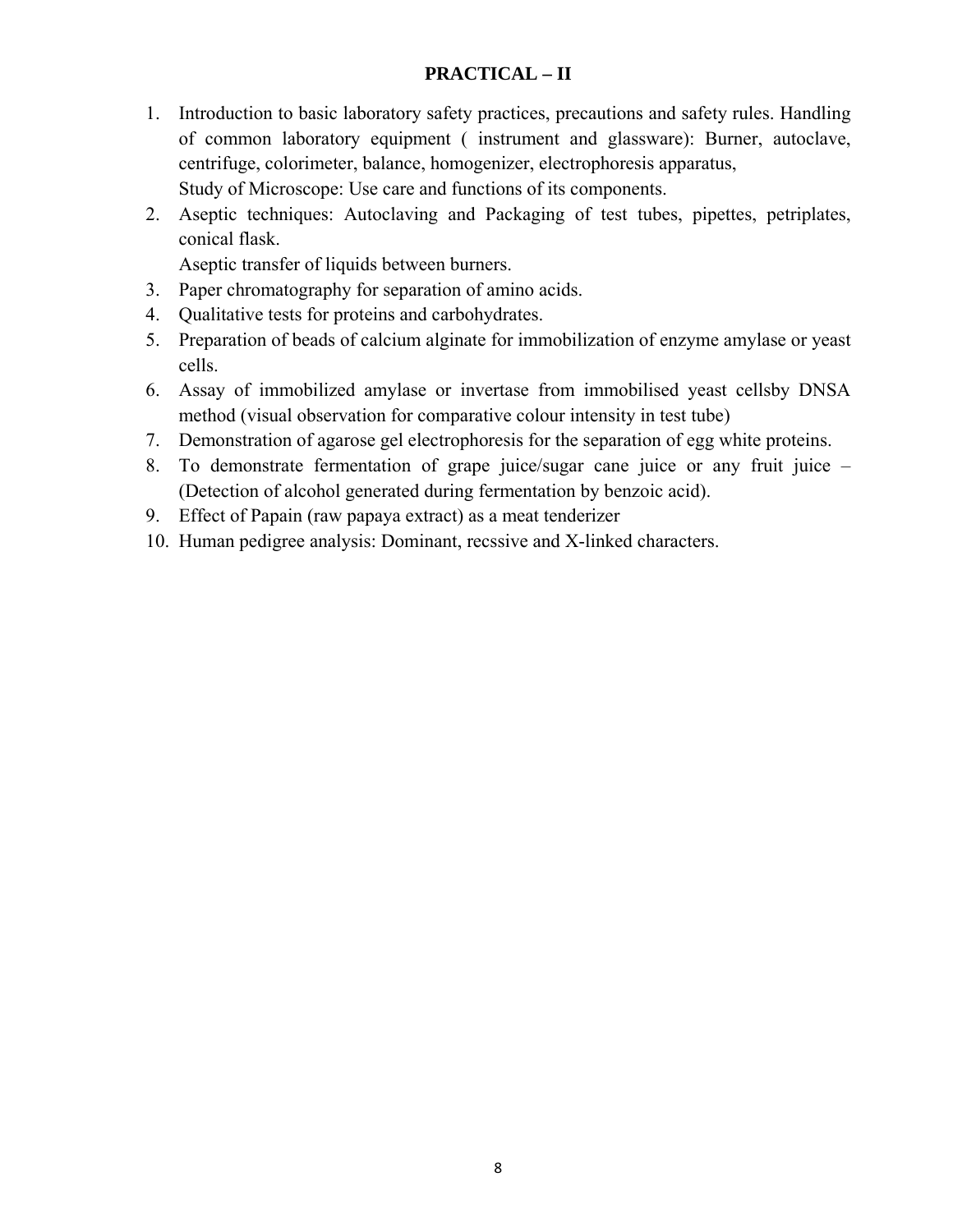### **SEMESTER II**

# **Course Code : USZO201 Diversity of animal Kingdom II, Life processes II and Ethology**

### Unit I: Diversity of animal Kingdom II (15 Lectures)

- 1.1: Triploblastic coelomate organization:
	- 1.1.1: Animals with mantle: Phylum Mollusca
	- 1.1.2: Animals with enterocoel: Phylum Echinodermata
- 1.2: Phylum Hemichordata
- 1.3: Phylum Chordata
	- 1.3.1: Subphylum Urochordata
	- 1.3.2: Subphylum Cephalochordata
- 1.4: Subplylum Vertebrata
	- 1.4.1: Super class: Agnatha- Class Cyclostomata
	- 1.4.2: Super class: Gnathostomata
		- 1.4.2.1: Class Pisces (Cartilaginous and bony fish)
		- 1.4.2.2: Class Amphibia
		- 1.4.2.3: Class Reptilia
		- 1.4.2.4: Class Aves
		- 1.4.2.5: Class Mammalia

### Unit II: Life processes II (15 Lectures)

- 2.1: Excretion and osmoregulation
	- 2.1.5: Concepts of osmoregulation and excretion.
	- 2.1.2: Categorization of animals on the basis of principle nitrogenous excretory products.
	- 2.1.3: Ornithine cycle, formation of urea, determination and detoxification.
- 2.2: Control and Coordination
	- 2.2.1: Irritability
	- 2.2.2: Structure of neuron, sense organs- human eye and ear.
	- 2.2.3: Conduction of nerve impulse: Resting potential, action potential and refractory period.
	- 2.2.4: Synaptic transmission
	- 2.2.5: Endocrine regulation: Hormones as chemical messengers, feedback mechanisms.
- 2.3: Reproduction
	- 2.3.1: Gametogenesis, structures of egg and sperm of mammal
	- 2.3.2: Fertilization and *In vitro* fertilization
	- 2.3.3: Oviparity, viviparity and ovo-viviparity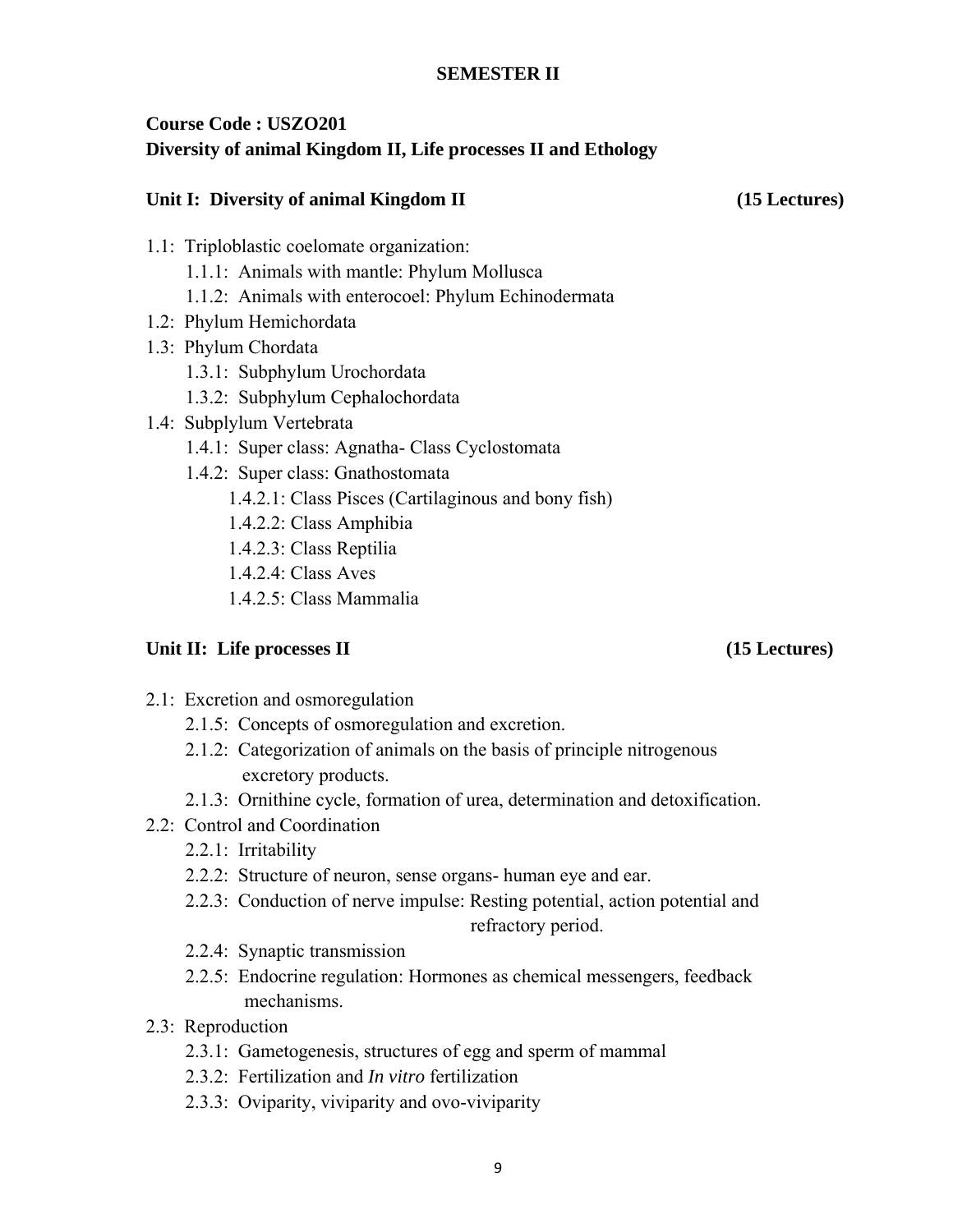### Unit III: Ethology (15 Lectures)

- 3.1: Development of behaviour: Ontogeny of behaviour, Environmental influence on behaviour, Sensitive periods during development, Juvenile behaviour, Innate behaviour.
- 3.2: Animal learning: Conditioning and learning: Classical conditioning, acquisition, extinction, habituation and generalization. Instrument learning, Reinforcement, operant behaviour. Biological aspects of learning: Constraints of learning, learning to avoid enemies, mimicry, learning to avoid sickness, stimulus relevance. Cognitive aspects of learning: Hidden aspects of conditioning, nature of cognitive process, insight learning, associative learning and representation.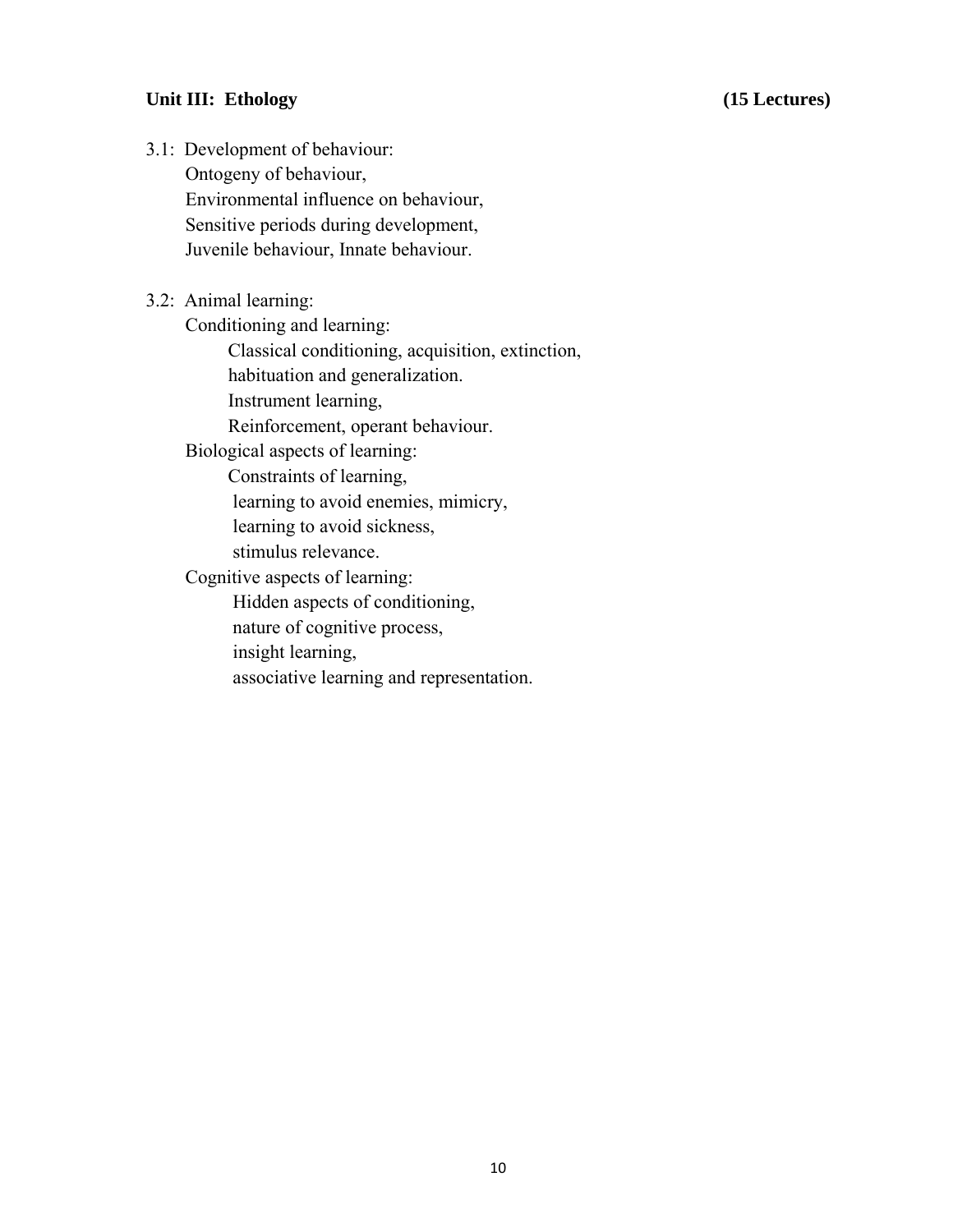**Course Code : USZO202** 

### **Biochemistry II, Biotechnology II and Evolution and Biodiversity**

### Unit I: Molecular basis of life – II (15 Lectures)

### 1.1: Lipids

- 1.1.1: Fatty acids: Structure, types and properties
- 1.1.2: Mono-, di- and tri-glycerides
- 1.1.3: Phospholipids and sphingolipids
- 1.1.4: Sterols and waxes
- 1.1.5: Biological role of lipids

## 1.2: Nucleic acids

- 1.2.1: Chemical structure of nitrogenous bases, pentoses
- 1.2.2: Nucleosides and nucleotides
- 1.2.3: Polynucleotides:  $3' \rightarrow 5'$  phosphodiester linkage
- 1.2.4: Watson Crick Model of DNA
- 1.2.5: Types of RNA: mRNA, t-RNA and r-RNA
- 1.2.6: Cloverleaf model of t-RNA
- 1.2.7: Differences between DNA and RNA

## Unit II: Biotechnology II (15 Lectures)

- 2.1: Transgenic animals and animal cloning
	- 2.1.1: Transgenic animals for production of pharmaceuticals:
		- α-1-antitrypsin, tissue plasminogen activator (tPA)
	- 2.1.2: Animal cloning experiments for "Dolly"
- 2.2: Biotechnology and gene therapy
	- 2.2.1: Biotechnology in production of insulin and hGH
	- 2.2.2: Gene therapy: *Ex vivo* and *In vitro* approach, Gene therapy for SCID (severe combined immune deficiency) and cystic fibrosis
	- 2.2.3: Ethical issues with reference to gene therapy
- 2.3: Environmental Biotechnology
	- 2.3.1: Bioremediation: Concepts and applications
	- 2.3.2: Biodegradation of polycyclic aromatic hydrocarbons (PAHs) and Petrochemicals.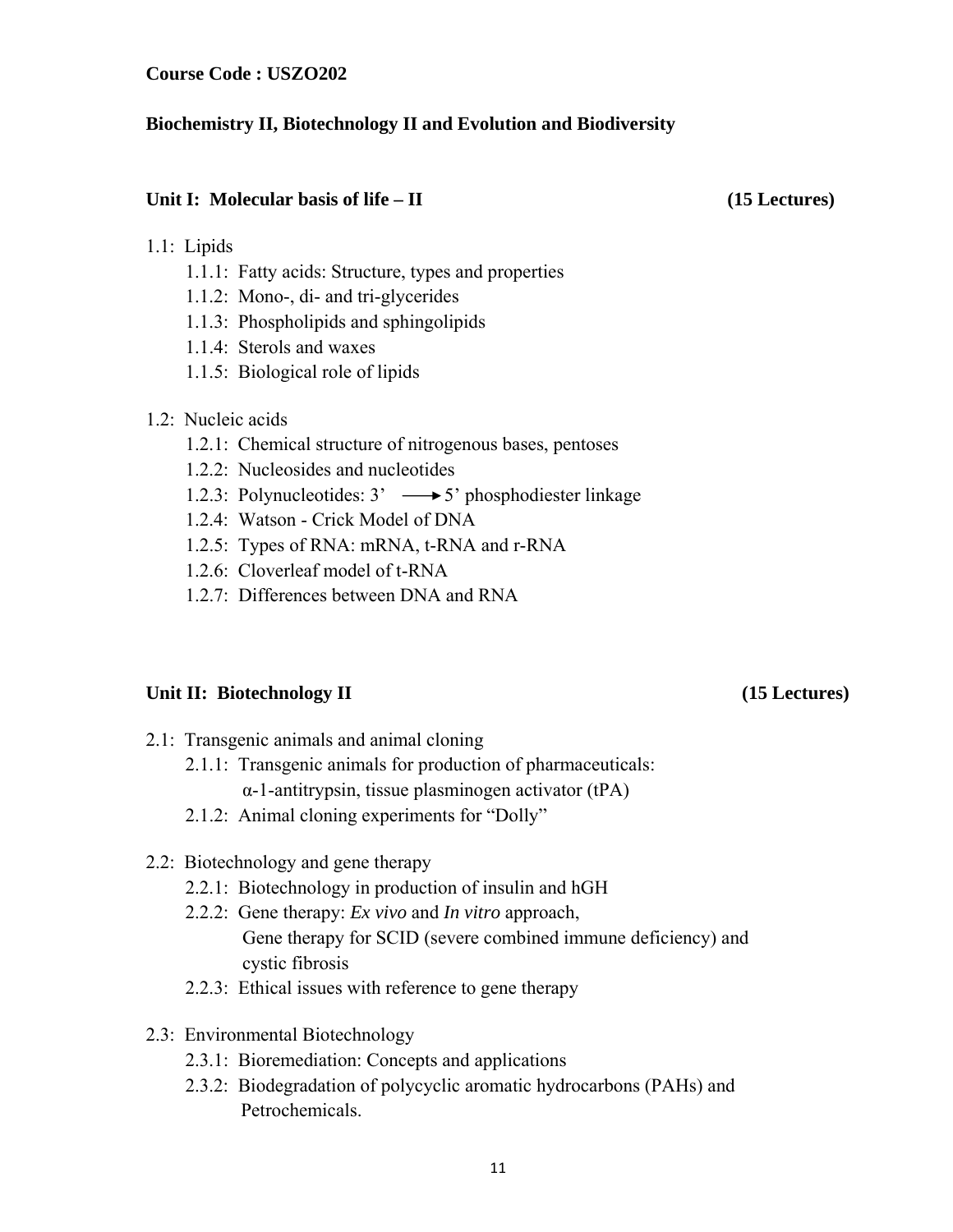### Unit III: Evolution and Biodiversity **15 Lectures** (15 Lectures)

- 3.1: Evolution
	- 3.1.1: Origin of life: Emergence of life on primitive earth
	- 3.1.2: Evolution and adaptations: Microevolution, Role of natural selection in microevolution, Co-evolution.
	- 3.1.3: Ecological niches and adaptations.

## 3.2: Biodiversity

- 3.2.1: Definition, Biodiversity hotspots, Benefits of Biodiversity, Biodiversity conservation, Bio-wealth of India.
- 3.2.2: Human activities affecting biodiversity.
- 3.2.3: Future of evolution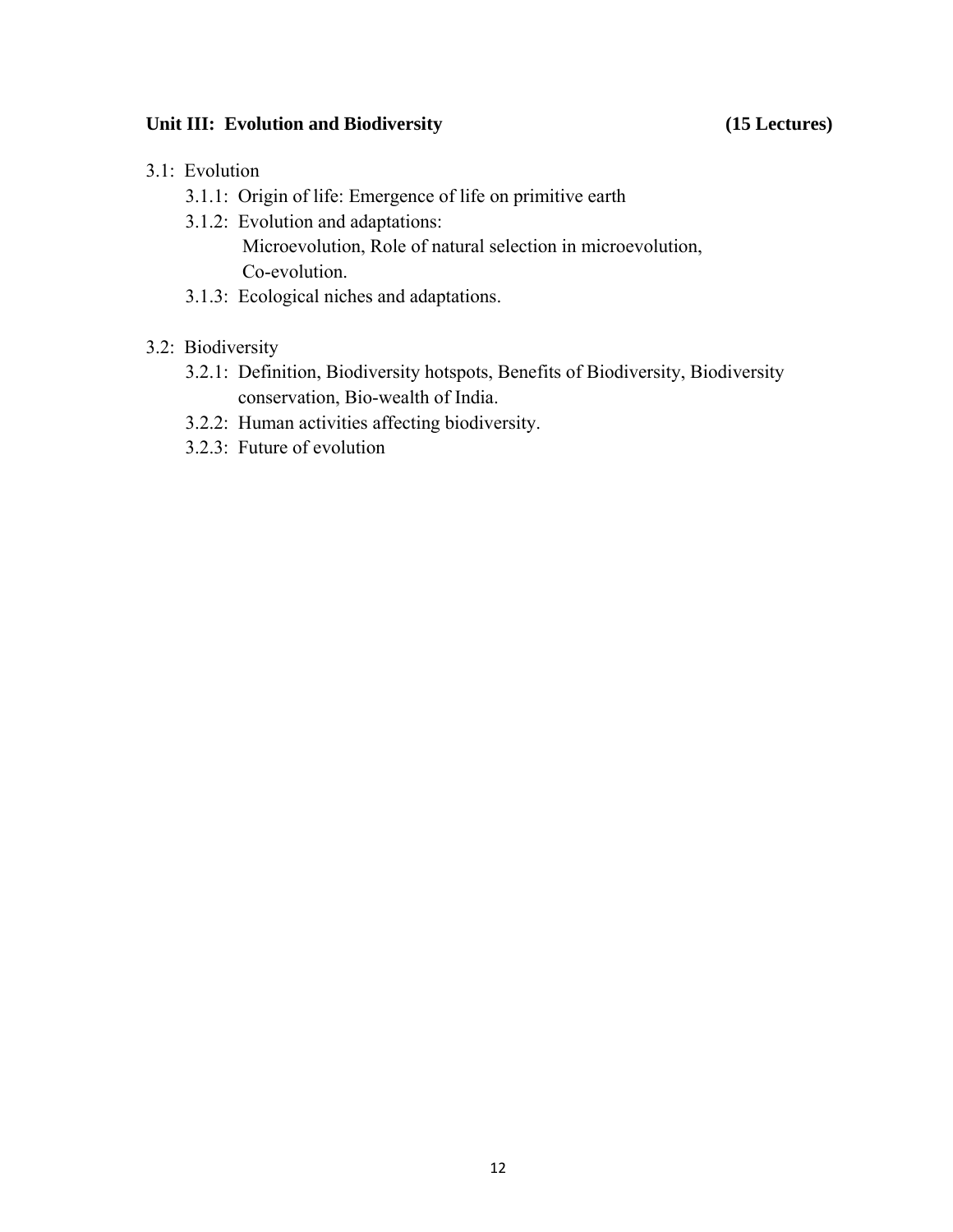| <b>Course Code : USZOP2</b> | <b>Semester II;</b> | <b>PRACTICAL-I</b> |
|-----------------------------|---------------------|--------------------|
|-----------------------------|---------------------|--------------------|

| 1. | <b>Animal Diversity</b> |                                                                          |
|----|-------------------------|--------------------------------------------------------------------------|
|    | Mollusca:               | Chiton, Dentalium, Pila, bivalve, Sepia and Nautilus                     |
|    | Echinodermata:          | Starfish, brittle star, sea urchin, sea cucumber, feather star           |
|    | Hemichordata:           | <b>Balanoglossus</b>                                                     |
|    | Urochordata:            | Herdmania                                                                |
|    | Cephalochordata:        | Amphioxus                                                                |
|    | Cyclostomata:           | Petromyzone/Myxine                                                       |
|    | Pisces:                 | Chodrichthyes: Shark, skates, sting ray/electric ray                     |
|    |                         | Osteichthyses: Sciaena, flying fish                                      |
|    | Amphibia:               | Frog, toad, caecilian, salamandar                                        |
|    | Reptalia:               | Chameleon, <i>Calotes</i> , turtle/tortoise, snake, alligator/crocadile. |
|    | Aves:                   | Kite, kingfisher, duck                                                   |
|    | Mammalia:               | Shrew, hedgehog, guinea pig, bat                                         |

- 2. Wheel organ of *Amphioxus,* scroll valve of Shark, digestive system of Pigeon, ruminant stomach.
- 3. Mounting of septal nephridium of earthworm, observation of sagittal section of mammalian kidney, Bowman's capsule (under high power), Urine analysis for detection of normal and abnormal constituents. Detection of uric acid from the excreta of bird or cockroach.
- 4. Study of irritability of paramecium by demonstration of release of trichocysts. Study of mammalian brain (entire and sagital section with the help of specimen/model), observation of T.S. of mammalian spinal cord.
- 5. Observation of permanent slide of: Sponge gemmules, Hydra budding, mammalian sperm, T.S. mammalian testis, T.S. mammalian ovary showing graffian follicle, Observation of hens egg with developing embryo at any stage of development.
- 6. Mimicry: Leaf insect, stick insect, stick worm (caterpillar), Kallima butterfly, Monarch butterfly and common tiger butterfly (Danids)

## **PRACTICAL – II**

1. Thin layer chromatography of lipids and adsorption chromatography using chalk to separate plant pigments or other pigments (Food colours)

- 2. Qualitative tests for lipids.
- 3. Extraction and qualitative detection of nucleic acids:

DNA (SDS-NaCl extraction), RNA (Phenol extraction)

- 4. Identification through photographs: Methodology for transgenesis
	- i) By microinjection into egg ii) Transgenesis of embryonic stem cell
	- iii) Methodology for gene therapy for SCID or any human diseases
- 5. Study of bacteria using Gram stain.
- 6. To evaluate the quality of milk by methylene blue reduction method
- 7. Study of evidences of evolution:
	- A) Analogy Leg of grasshopper and leg of mammal Wing of insect, wing of bird, wing of bat
	- B) Homology Fore limb of amphibian/a reptilian, and wing of bird / bat. Any two fossils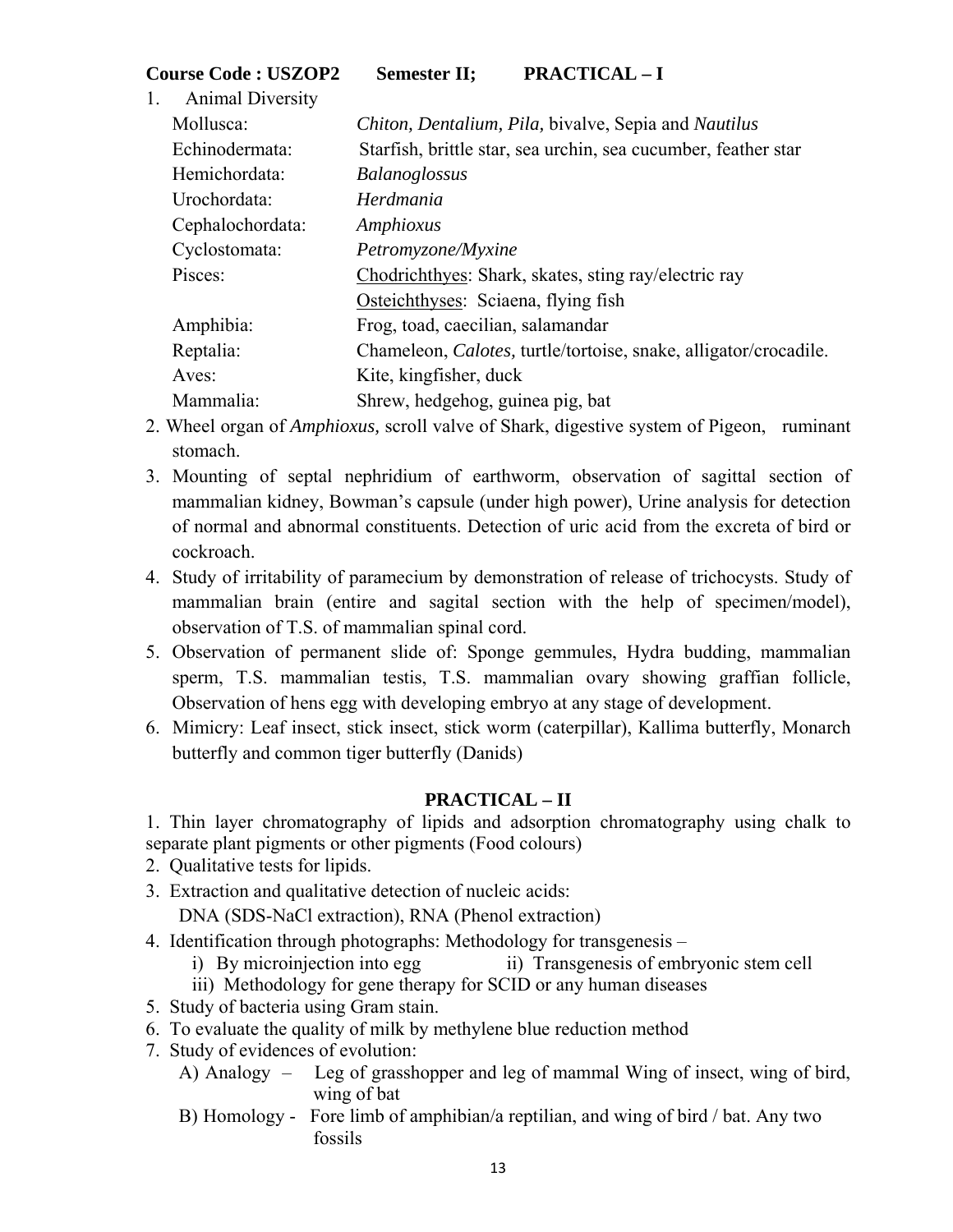### **REFERENCES:**

- 1. Biological science,  $3<sup>rd</sup>$  edition D.J. Taylor, N. P. O. Green, G. W. Stout. Cambridge University press, Low priced edition.
- 2. Zoology S. A. Miller and J. B. Harley, Tata McGraw hill
- 3. Principles of ecology Odum
- 4. Ecology Principle and application J. L. Chapman and M. J. Reiss, Cambridge University press, Low priced edition.
- 5. Animal behaviour David Mc Farland
- 6. An introduction to animal behaviour,  $4<sup>th</sup>$  edition Aubrey Manning and M. S. Dawkins. Cambridge University press, Low priced edition.
- 7. Animal behaviour Mohan Arora. Himalaya publication.
- 8. Genetics Winchester Oxford IBH publication
- 9. Principle of genetics W. Sinnott, L.C. Dunn and Theodosius Dobzhansky, Mc Graw hill publication.
- 10. Basic human genetics E. J. mange and A. P. Mange, Rastogi publications
- 11. Biology Silvia S. Maddor, W.C.B. Publications
- 12. Biology Investigating life on earth, Vernon Avila, Book mark publications
- 13. Biology of Cell An evolutionary approach Dewitt, Saunders publications
- 14. The cell, Alberts Panima Publications.
- 15. National Geographic Vol. 193 (3) March 1998: Rise of life on Earth p. 54-81
- 16. Scientific American Oct. 1994: Origin of life on Earth p. 53-61
- 17. Essentials of human genetics S. M. Bhatnagar, M.L. Kothari, L.A. Mehta, Orient Longman publications
- 18. Essentials of Ecology,  $3<sup>rd</sup>$  edition G. Tyler and Miller Jr. Thompson Books
- 19. Biodiversity: S.V.S. Rana, Prentice Hall Publications
- 20. Evolution: Strickberger, C.B.S. Publication.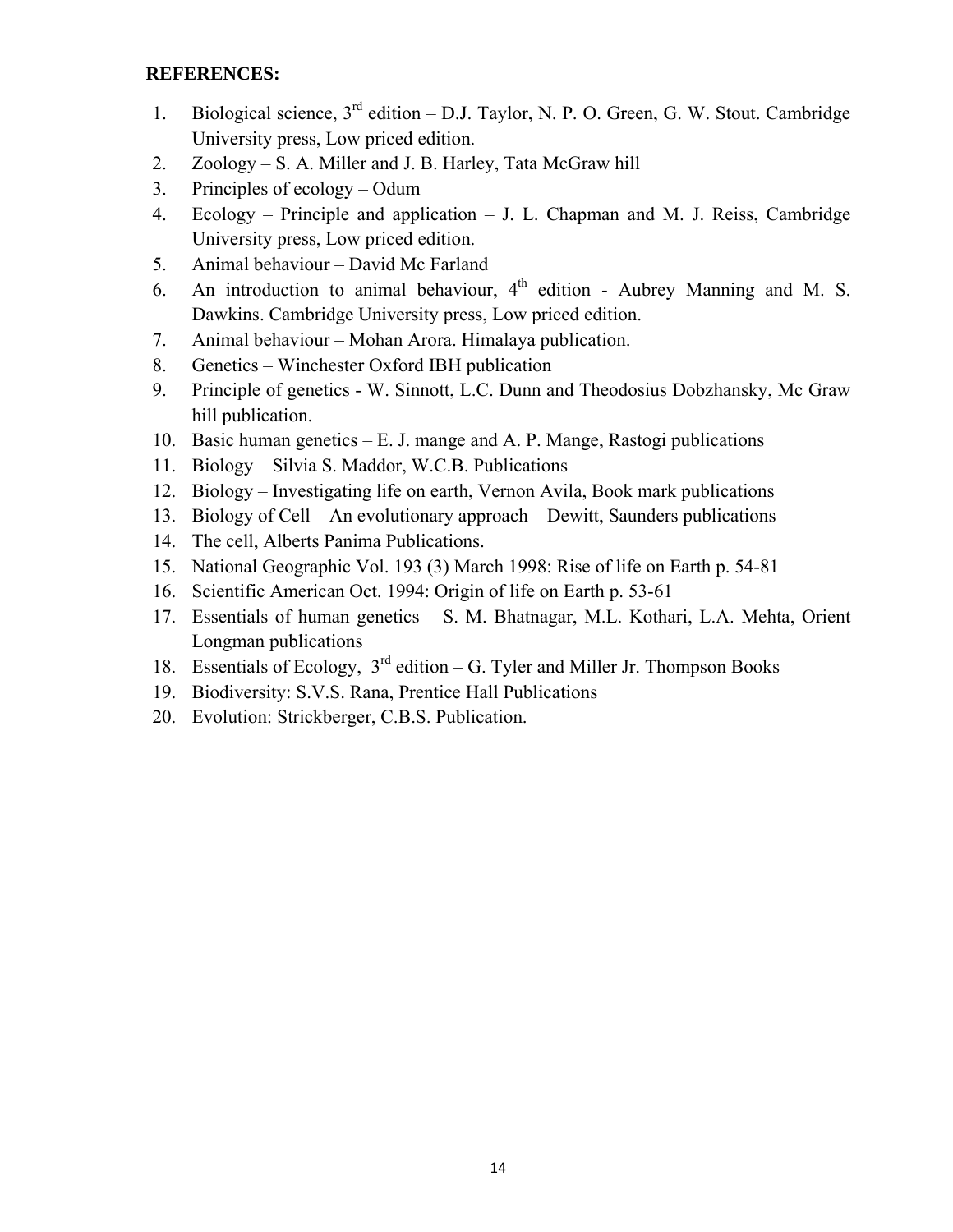| F. Y. B. Sc. Zoology Credit pattern: Distribution of Lectures                                  |                                                       |                                 |                            |                                                                           |                                        |                             |  |
|------------------------------------------------------------------------------------------------|-------------------------------------------------------|---------------------------------|----------------------------|---------------------------------------------------------------------------|----------------------------------------|-----------------------------|--|
|                                                                                                | Unit I                                                | Unit II                         | Unit III                   | Unit I                                                                    | Unit II                                | <b>Unit III</b>             |  |
|                                                                                                |                                                       | <b>USZO101</b>                  |                            |                                                                           | <b>USZO201</b>                         |                             |  |
| Diversity of<br>animal<br>Kingdom, Life<br>processes,<br><b>Ecology</b> and<br><b>Ethology</b> | <b>Diversity</b><br>of Animal<br>Kingdom I<br>1L/Week | Life<br>processes I<br>1L/Week  | <b>Ecology</b><br>1L/Week  | <b>Diversity</b><br>of<br><b>Animal</b><br><b>Kingdom</b><br>П<br>1L/Week | Life<br>processes II<br>1L/Week        | <b>Ethology</b><br>1L/Week  |  |
|                                                                                                | <b>USZO102</b>                                        |                                 |                            | <b>USZO202</b>                                                            |                                        |                             |  |
| Biochemistry,<br>Biotechnology,<br>Genetics,<br><b>Evolution and</b><br><b>Biodiversity</b>    | <b>Molecula</b><br>r basis of<br>life I<br>1L/Week    | <b>Biotechnology</b><br>1L/Week | <b>Genetics</b><br>1L/Week | <b>Molecula</b><br>r basis of<br>life II<br>1L/Week                       | <b>Biotechnolo</b><br>gy II<br>1L/Week | <b>Evolution</b><br>1L/Week |  |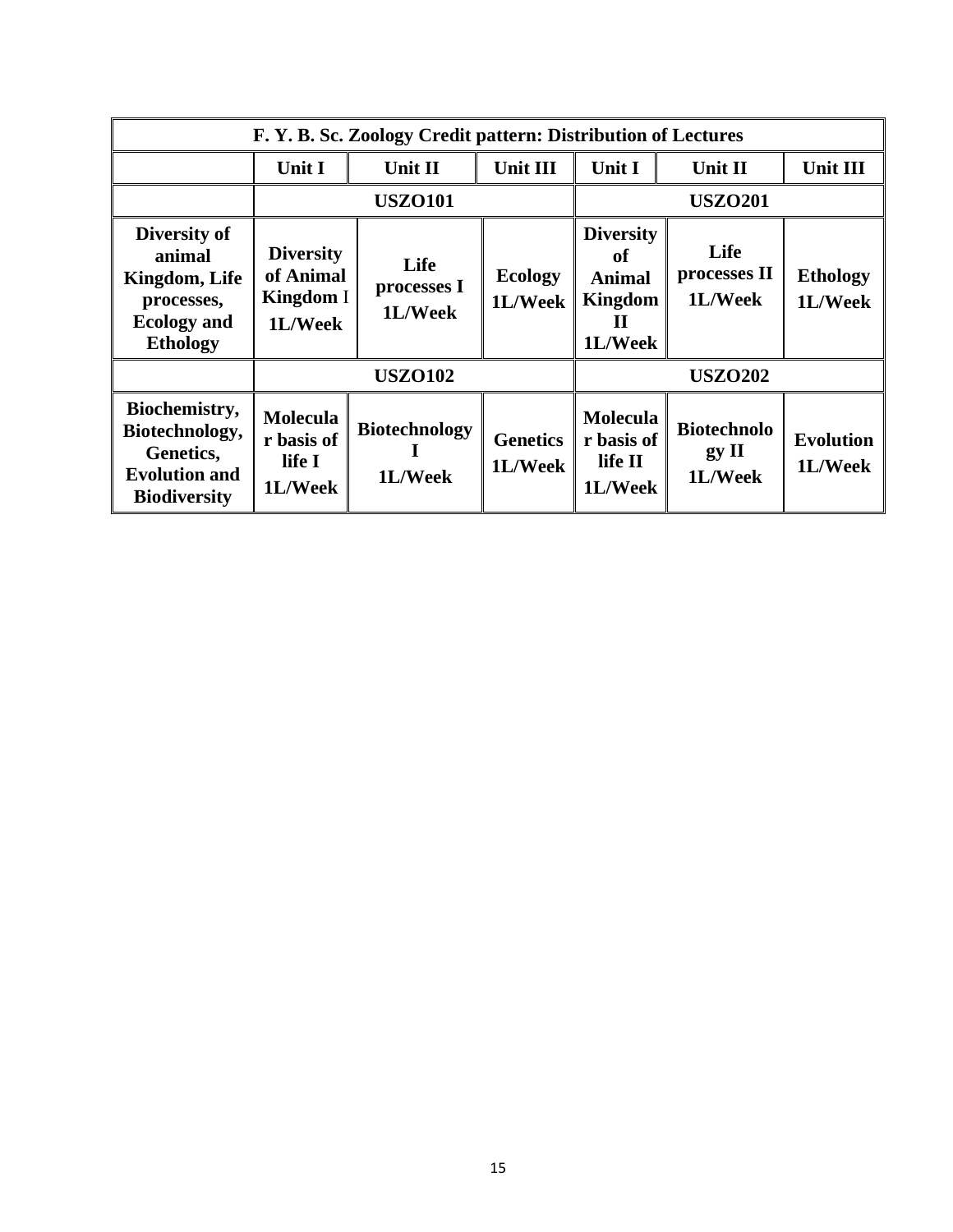### **Scheme of Examination:**

The performance of the learners shall be evaluated into two parts. The learner's performance shall be assessed by Internal Assessment with 40% marks in the first part & by conducting the Semester End Examinations with 60% marks in the second part.

The Course having Practical training will have Practical Examination for 50 marks at the end of Semester, out of which 30 marks for the Practical task assigned at the time of examination. The 20 marks are allotted as Internal Assessment.

The allocation of marks for the Internal Assessment and Semester End Examinations are as shown below:-

**Internal Assessment**: It is defined as the assessment of the learners on the basis of continuous evaluation as envisaged in the Credit based system by way of participation of learners in various academic and correlated activities in the given semester of the progamme.

**Semester End Assessment** : It is defined as the assessment of the learners on the basis of Performance in the semester end Theory/ written/ Practical examination.

### **Modality of Assessment : Internal Assessment - 40% 40 marks. 40 marks. 40 marks.**

| 40 marks<br><b>Theory</b><br>a)     |                                                                                                                                                                     |              |  |  |
|-------------------------------------|---------------------------------------------------------------------------------------------------------------------------------------------------------------------|--------------|--|--|
| Sr <sub>No</sub>                    | Evaluation type                                                                                                                                                     | <b>Marks</b> |  |  |
|                                     | Two Assignments/Case study/Project                                                                                                                                  | 20           |  |  |
| $\overline{2}$                      | One class Test (multiple choice questions objective)                                                                                                                | 10           |  |  |
| 3                                   | participation in routine class instructional<br>Active<br>deliveries(case studies/ seminars//presentation)                                                          | 05           |  |  |
| $\overline{4}$                      | Overall conduct as a responsible student, manners, skill in<br>articulation, leadership qualities demonstrated through<br>organizing co-curricular activities, etc. | 05           |  |  |
| <b>Practicals</b><br>20 marks<br>b) |                                                                                                                                                                     |              |  |  |
| Sr <sub>No</sub>                    | Evaluation type                                                                                                                                                     | <b>Marks</b> |  |  |
|                                     | Two best practicals                                                                                                                                                 | 10           |  |  |
| $\mathcal{D}$                       | Journal                                                                                                                                                             | 05           |  |  |
| 3                                   | Viva                                                                                                                                                                | 05           |  |  |

### **B ) External examination - 60 %**

### **Semester End Theory Assessment - 60% 60 marks**

- i. Duration These examinations shall be of two hours duration.
- ii. Theory question paper pattern :-
- 1. There shall be four questions each of 15 marks. On each unit there will be one question & fourth one will be based on entire syllabus.
- 2. All questions shall be compulsory with internal choice within the questions. Each question will be of 20 to 23 marks with options.
- 3. Questions may be sub divided into sub questions a, b, c, d & e only & the allocation of marks depends on the weightage of the topic.